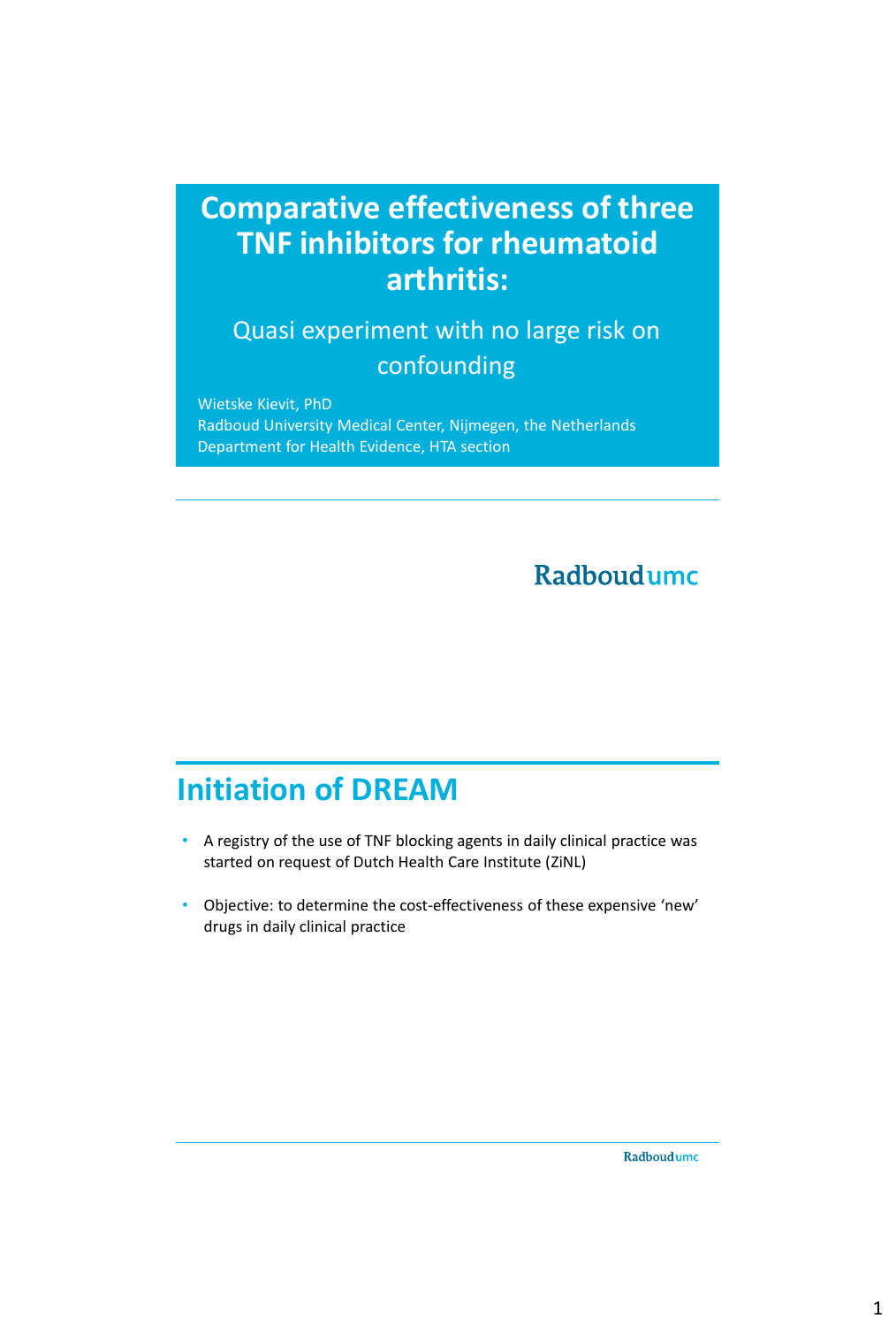# **Comparative effectiveness (1)**

- Three different TNF alpha inhibitors on the market/ in the pipeline
- Which one to prefer?
- RCT was not granted

Radboudumc

# **Comparative effectiveness (2)**

- Difference in availability of TNFi
- $\cdot$   $\rightarrow$  Quasi experiment
- Comparable to instrumental variable analysis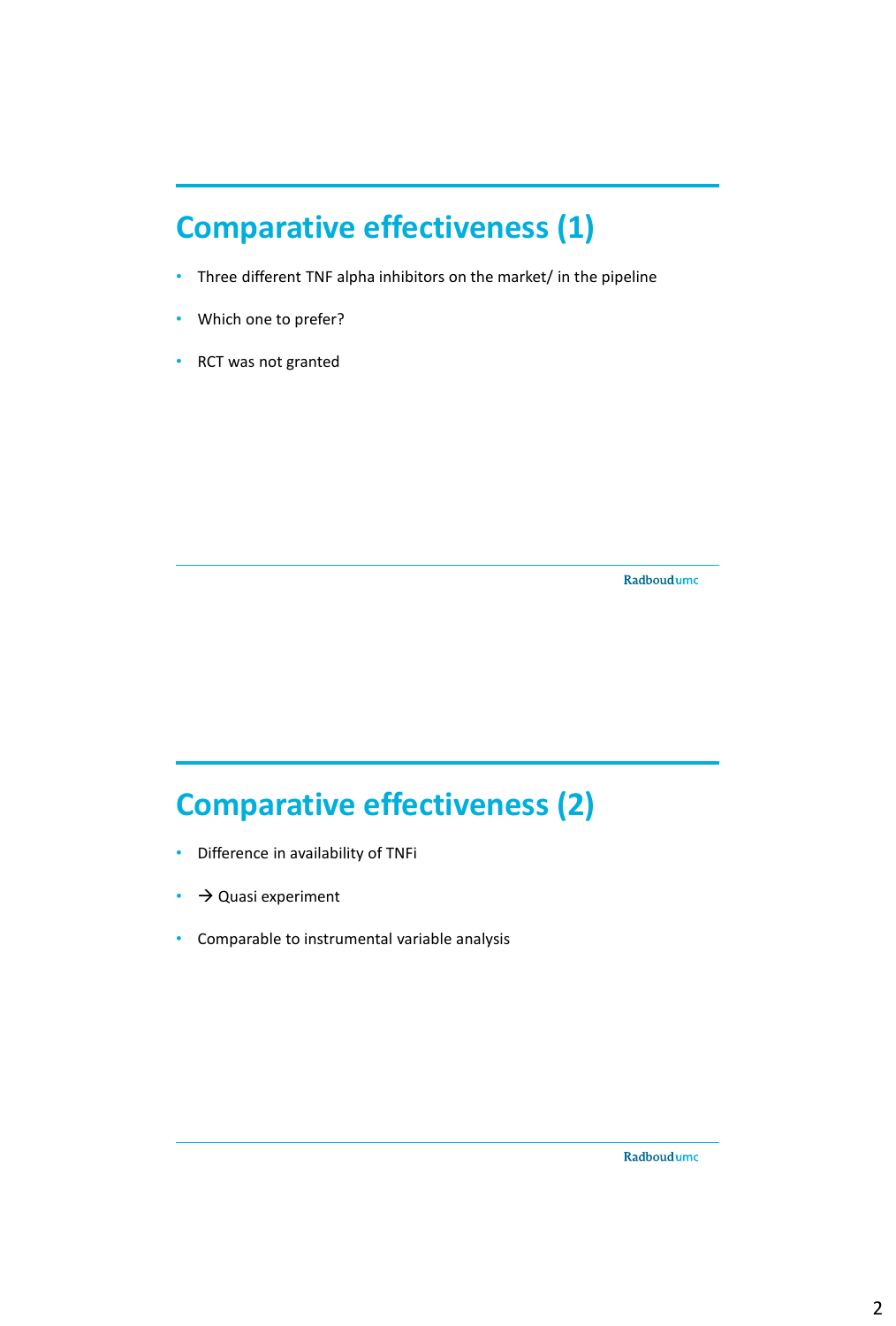#### **The DREAM study**

- Inclusion of every RA patient that started with one of the TNF inhibitors since February 2003
- Collaboration between 11 hospitals in the Netherlands
- Regularly visits to assess medication use, effects and adverse events
- Clinical outcomes, patient reported outcomes; resource utilization



Radboudumc

## **707 with at least 1 year FU and fully accessible data (August 2007)**

|                                        | Adalimumab<br>$N = 267$ | <b>Etanercept</b><br>$N = 289$ | Infliximab<br>$N = 151$ | p-value | Missing<br>values (%) |
|----------------------------------------|-------------------------|--------------------------------|-------------------------|---------|-----------------------|
| % rheumatoid factor +                  | 81.0                    | 71.1                           | 77.7                    | 0.022   |                       |
| % female                               | 70.0                    | 68.9                           | 70.2                    | 0.939   | 0                     |
| % with $\geq$ one erosion              | 71.7                    | 65.3                           | 72.7                    | 0.157   |                       |
| Age                                    | 55,1 (12,6)             | 54,6 (14,2)                    | 57,8 (13,4)             | 0.05    |                       |
| Disease duration (years) <sup>\$</sup> | 7.7 (2.7-13.6)          | $6(2.1-13.4)$                  | $7.7(2.7-14.1)$         | 0.356   |                       |
| N previous DMARDs <sup>\$</sup>        | $3(2-4)$                | $3(2-4.75)$                    | $3(2-5)$                | 0.385   | 0                     |
| HAQ                                    | 1,3(0,7)                | 1,4(0,7)                       | 1,4(0,7)                | 0.176   | 10                    |
| DAS <sub>28</sub>                      | 5,3(1,3)                | 5,5(1,2)                       | 5,2(1,3)                | 0.059   |                       |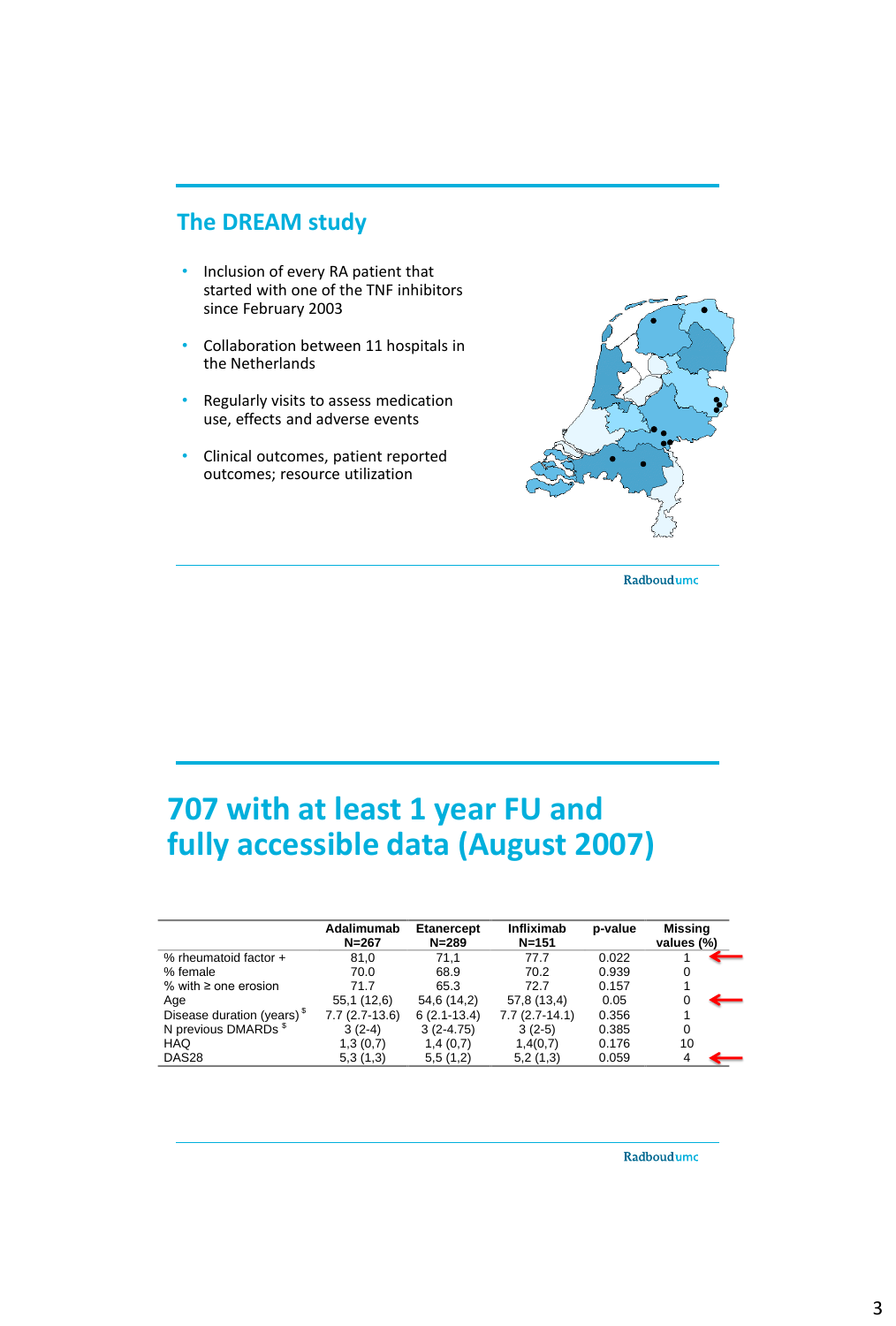### **Controlling for confounding**

- Statistically significant differences, rheumatoid factor, age and DAS28 (outcome measures).
- Are the differences relevant?
	- Magnitude of the difference
	- association with the outcome
- Fitting propensity score failed because none of the factors predicted choice of treatment (is in line with results on previous slide)
- Linear mixed model for repeated measures, baseline DAS28 included by using random effect for patient and rheumatoid factor was included as a co-variat

Radboudumc

#### **Effectiveness: disease activity**



Radboudumc Kievit et al, Ann.Rheum.Dis., 2008; 67(9):1229-34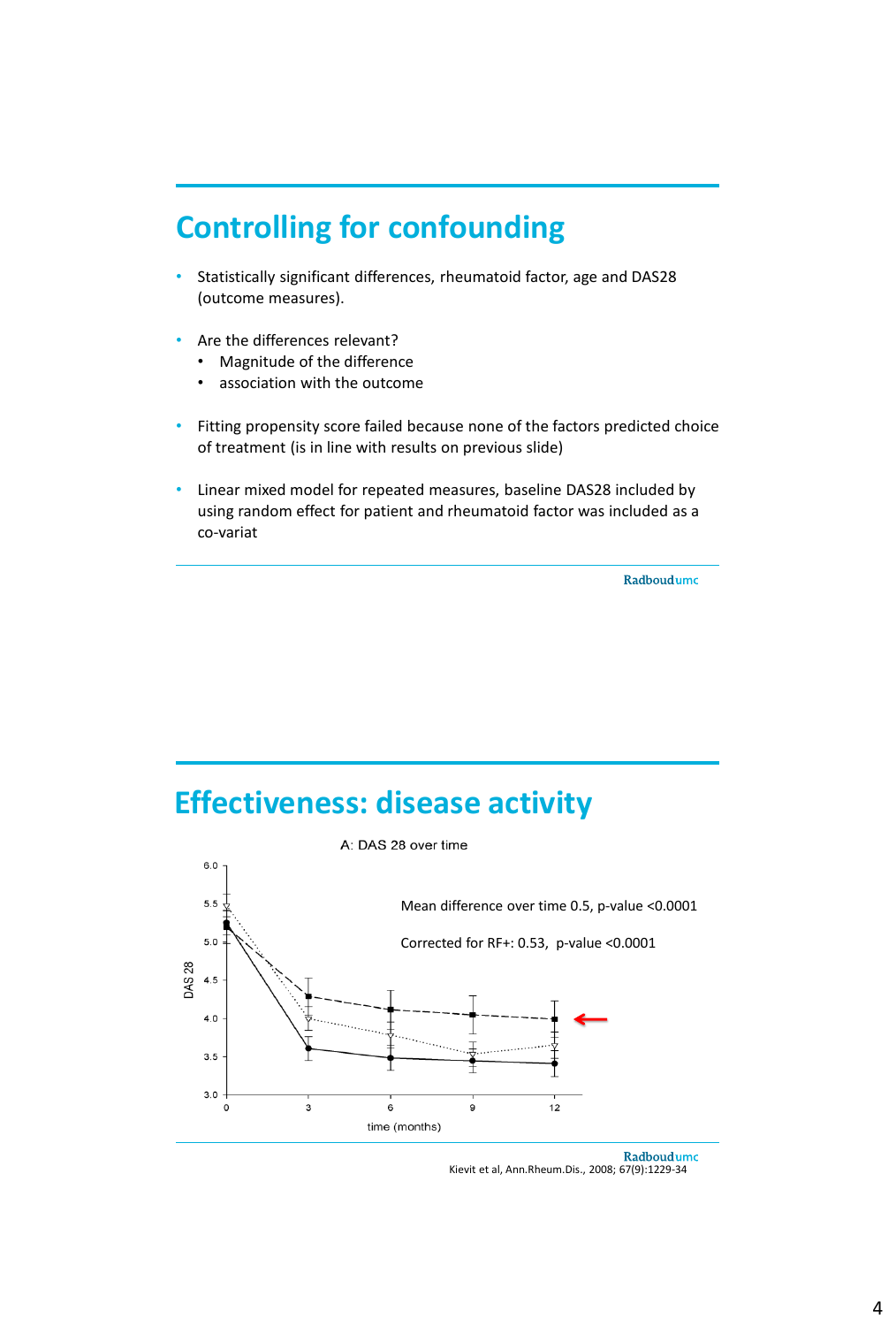

# **Conclusion concerning comparison**

- One TNFi was less effective compared to the other two TNFi
- Effect was relatively large (0.6 = clinically relevant)
- Results were plausible (dose finding studies show the same results)
- Consistent with results from other observational studies
- In this case very little differences in baseline prognostic factors due to:
	- Availability issues
	- No expected difference in performance of the drugs